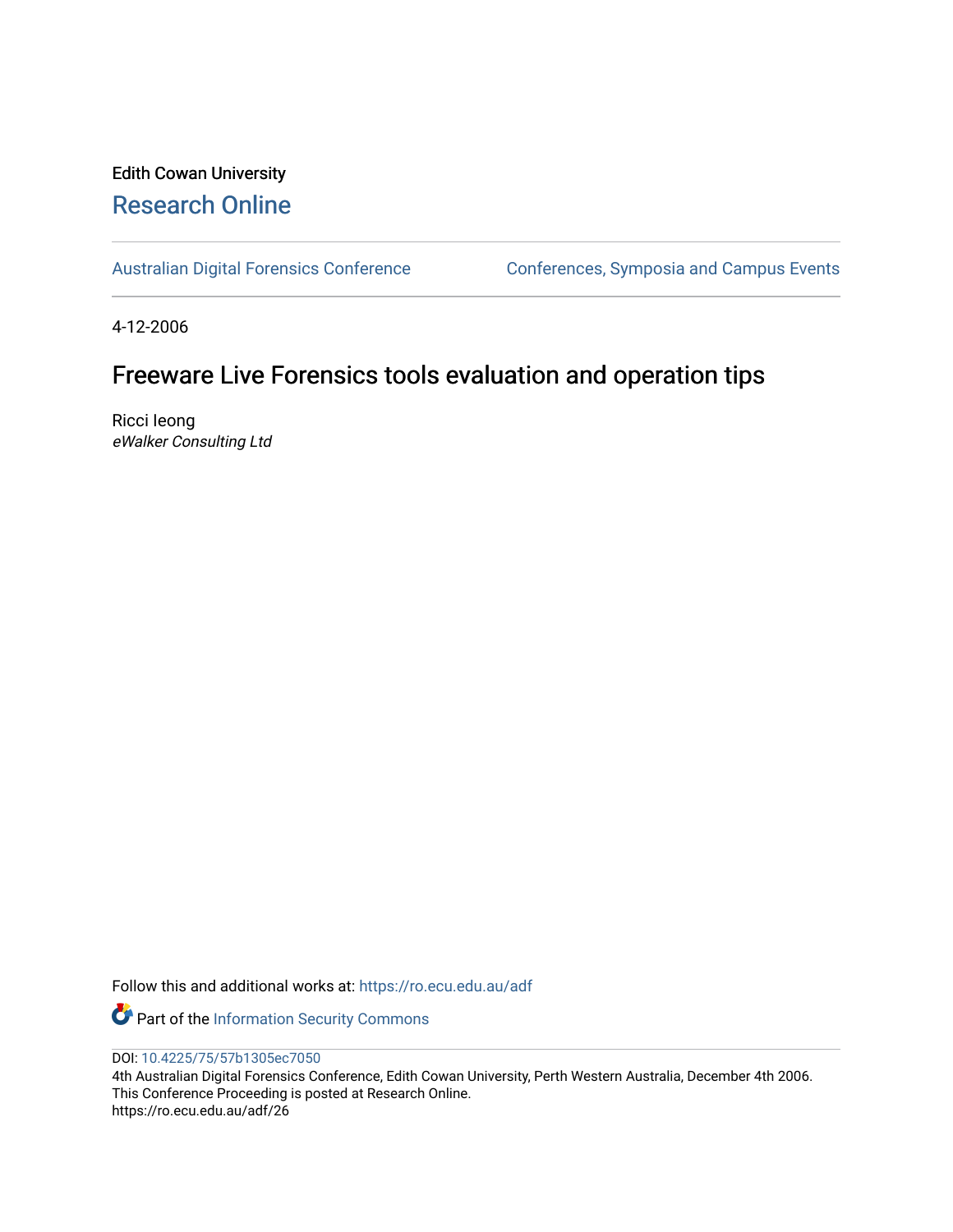## **Freeware Live Forensics tools evaluation and operation tips**

Ricci IEONG, Principal Consultant, eWalker Consulting Ltd

## **Abstract**

*Highlighted by a digital forensics investigation specialists from FBI in DFRWS 2006, live forensics investigations already become one of the most important procedures in digital forensics investigations. Many digital forensics investigation product companies have already joint the battlefield in developing their only live forensics tools. However, similar to the development trend in traditional digital forensics, evaluation criteria for Live Digital Forensics could only be standardized after operating procedures being standardized. One way to standardize the Live Digital Forensics Investigation procedure is to define the investigation objectives around the core digital forensics principles. Through the use of FORZA framework, a more legal and investigation oriented live digital forensics investigation procedures have been outlined. Based on the FORZA based procedure, a set of operation best practices, operational tips and evaluation criteria was derived. Using the derived criteria, various free Live Forensics toolkits including Windows Forensics Toolchest (WFT), Incident Response Collection Report (IRCR), First Responders Evidence Disk (FRED) and Computer Online Forensic Evidence (COFEE) were evaluated and reported in this paper.*

#### **Keywords**

Live Digital Forensics Investigation, FORZA framework, freeware live forensics tools

## **INTRODUCTION**

In DFRWS 2006, FBI digital forensics investigator highlighted that due to increase in data storage size, internet centric cases and urgent investigation requirements, live forensics investigation becomes one of the most important area in digital forensics investigation. In order to support the live forensics investigation requirement, toolboxes have to be developed according to the required investigation procedure. Before the development in live forensics procedure, many freeware IT security, and incident response tools have already been developed. Most of them were used for extracting particular piece of information. In year 2000, some forensics investigators started to develop their investigation procedures for executing these sets of tools in order.

However, different toolkits have their own execution procedures. Most of them were developed based on developer's experience. So it would be extremely difficult to testify whether the collected live forensics evidence is forensically sound. Without a certification and attestation procedure, presenting live forensics investigation data into court would have to be testified case by case.

As highlighted in paper yet to be published [Ieong and Chau 2007], live forensics investigation can be summarized in the following live forensics investigation principles:

- Completeness of data data that would be destroyed or affected after system shutdown should all be collected.
- ♦ Order of volatility data should be collected in the order that would not be affecting other results.
- ♦ Time required and Importance of evidence data should be collected within a reasonable time and depending on their importance.
- ♦ Repeatability All data collected for testing should be available and performed actions should be as repeatable as possible.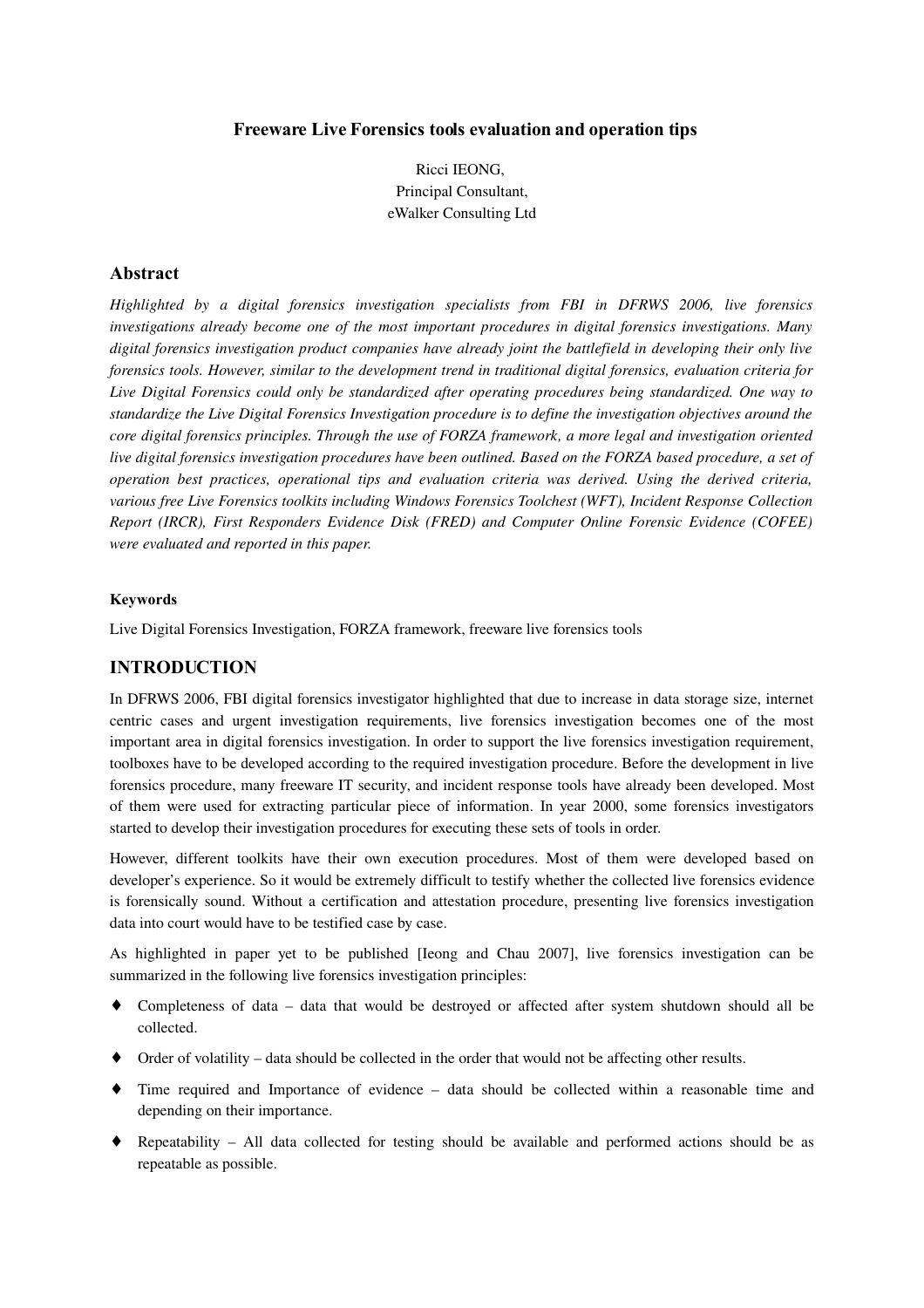- ♦ Integrity of evidence data collected from live digital forensics investigation should be protected from being tampered.
- ♦ Accuracy of evidence tools for collecting the data should be accurately recording the data
- Verifiability and Reasonableness the actions performed should be verifiable in court and be reasonable to the case.
- Case dependencies the actions performed in one particular live digital forensics investigation should be relevant and depending on the case.



*Figure 1: Mapping of Live Forensics Investigation requirement to 3R principles*

Based on the proposed live digital forensics investigation procedure, a set of case-dependent dynamic evaluation criteria based on the live forensics investigation principles, best practices and operation tips was defined. The following section highlighted how the evaluation criteria could be applied for assessing the freeware toolkits.

# **ORDER OF LIVE FORENSICS INVESTIGATION FLOW**

Live Forensics Investigation flow depends on the situation and cases to be investigated. It also depends on the case officer requirement. Without any specific requirement, a typical live forensics investigation flow can be depicted in the following diagram.

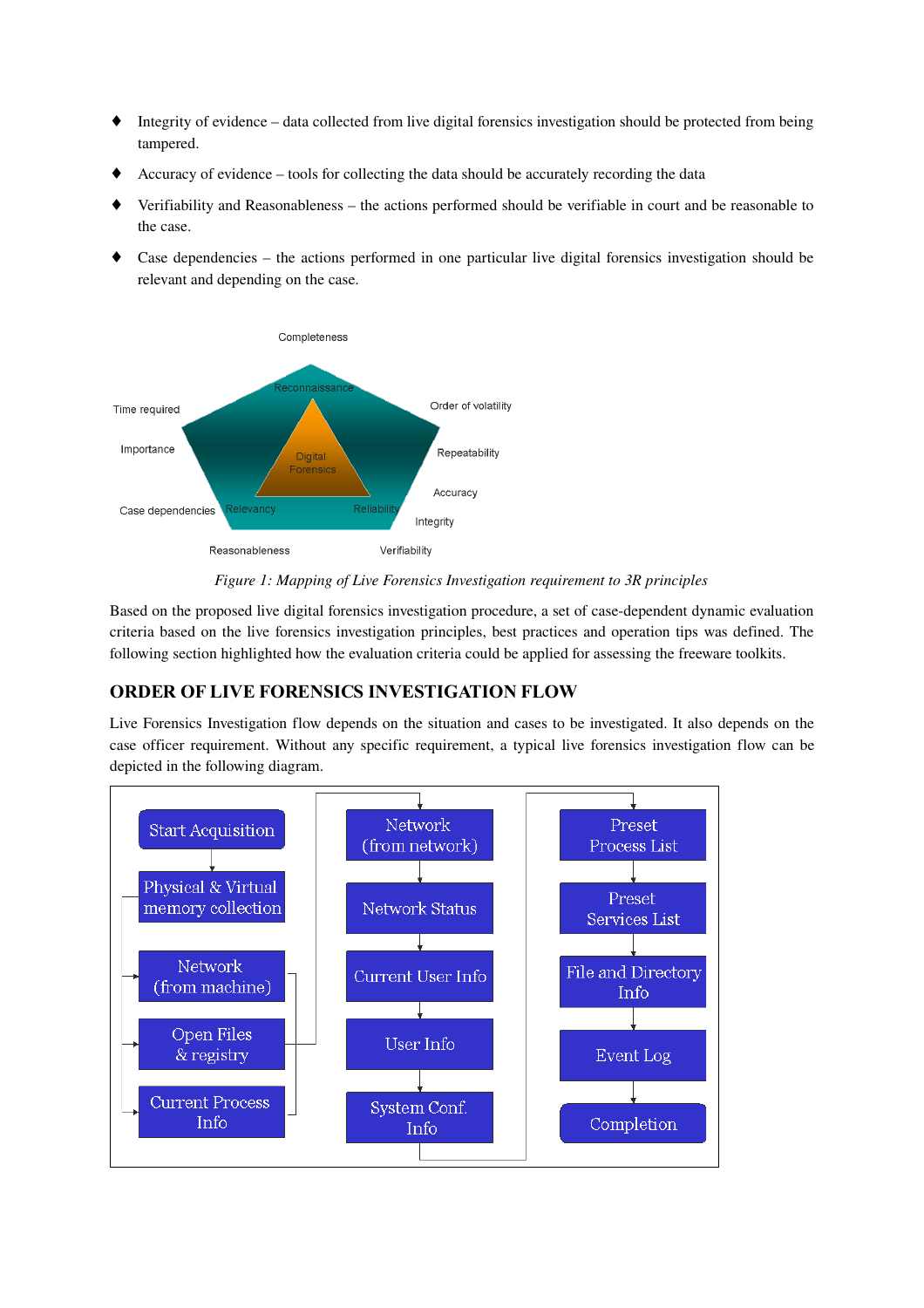#### *Figure 2: A reference order of data collection process in live forensics investigations*

For individual cases and different situations, live forensics investigation requirement, execution flow could be derived based on Ieong's paper (Ieong and Chau, 2007) In his paper, a set of questions for deriving the requirement and investigation flow based on FORZA model was outlined.

In a *typical online illegal web publishing situation*, the most important information to be verified and identified during the investigation is to identify the target machine is being used for illegal upload of identified matter together with the identity of the user, current user and any web related account information.

According to this requirement, the live forensics toolkits should be formulated to collect relevant data in the following order:

- Current network connections
- Browser history, cache, passwords
- Open files and registry information
- Current connected network IP addresses
- Current network path, network broadband device configuration
- Current processes executing
- Current user name
- Opened web connection
- Machine uptime
- System configuration

USB and external devices used before



*Figure 3: A reference order for typical online illegal web publishing situation*

While in a *typical web hacking situation*, incident handling and responses team would like to determine if the system was being compromised by virus or worm and whether additional Trojan or backdoor programs have been implanted to the system. More importantly, owner of the system may want to ensure that the system would not be easily compromised again and to fix the system as soon as possible.

Thus, the following requirement should be more applicable for collecting of live forensics information in a web hacking situation:

- Current Network port and network connection
- Current user name and user account list,
- Program install date,

Preset process,

- Open files and registry information
- Service list.
- Current processes executing
- Audit log files from the system
- Directory time stamp
- File list/file signature matching,
- **Bootup** list
- System configuration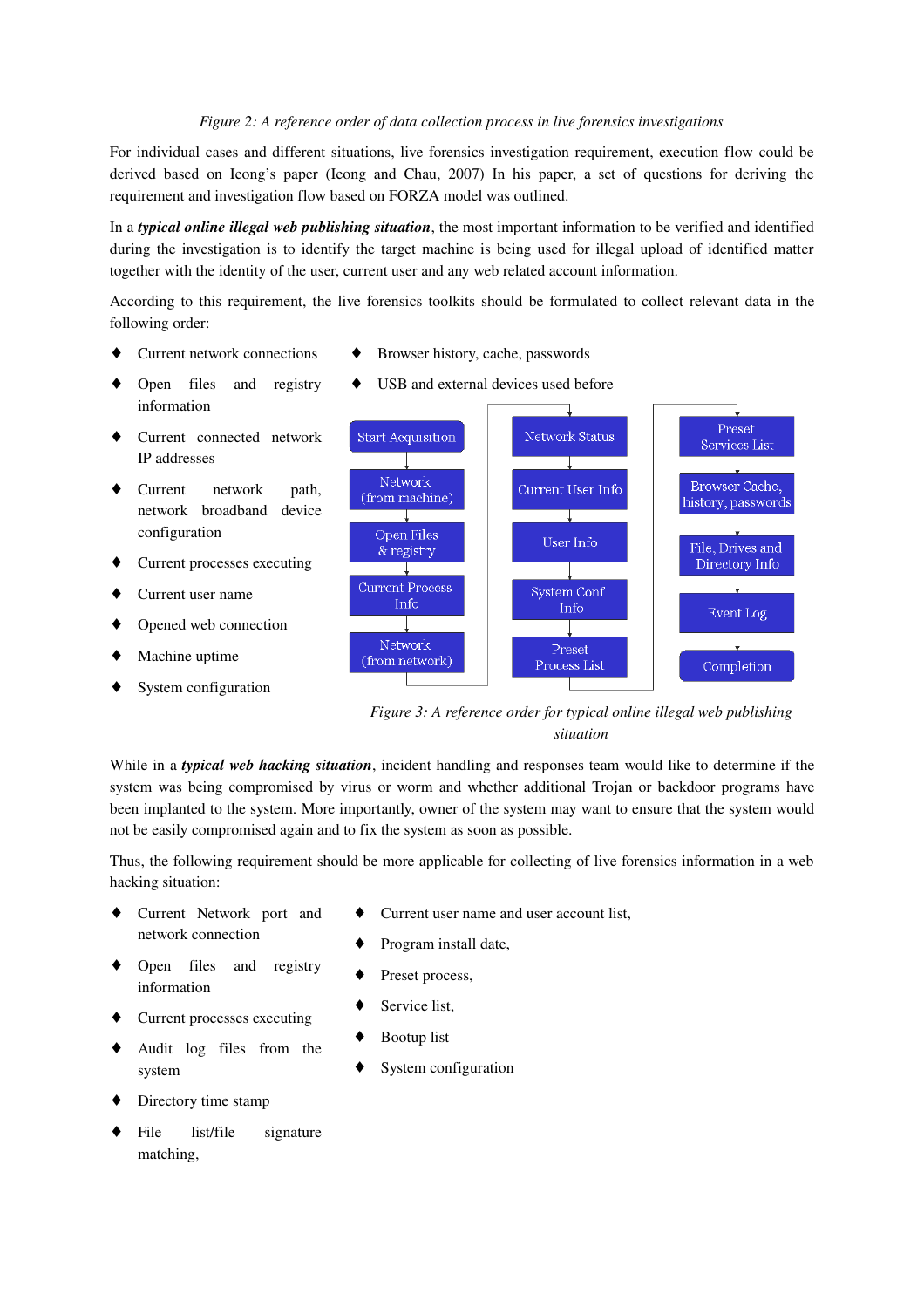

*Figure 4: A reference order for typical web hacking situation*

In a *typical botnet situation*, the top priority in an investigation is to determine the source IP address of the botnet controller and owner. Network connection or controller IP address may only be shown in a short period of time, so the fast network information acquisition should be performed first. Besides, system owner may want to know the vulnerability of the system where the botnet penetrate into the system as well as to estimate the damages induced to the entire infrastructure.

While physical memory and virtual memory acquisition, even though is comparatively volatile, due to slow in acquisition, the acquisition procedure could be postponed to late stage.

With this requirement, the order of live forensics investigation should be reorder to the following:

- Current network port and network connection
- Event Log
- Physical Memory and Virtual Memory
- Sniff the current network connection
- Open files and registry information
- ♦ Current process executing
- Current network status
- Current user name and user account list
- File list/file signaturing matching
- System configuration
- Preset process, Service and bootup list
- *Figure 5: A reference order for typical botnet situation.*

## **COMMONLY USED LIVE FORENSICS FREEWARE TOOLKITS**

By year 2000, a number of freeware tools have been developed for incident response and IT security review purpose. Many of them could be used in incident handling as well as digital forensics investigation work.

For instance, *fport* (freeware from Foundstone), one of the most frequently used tool, is used for collecting the current network port opened and the corresponding process ID. That enables investigator to immediately identify whether a malicious program has been executed and connected to the network.

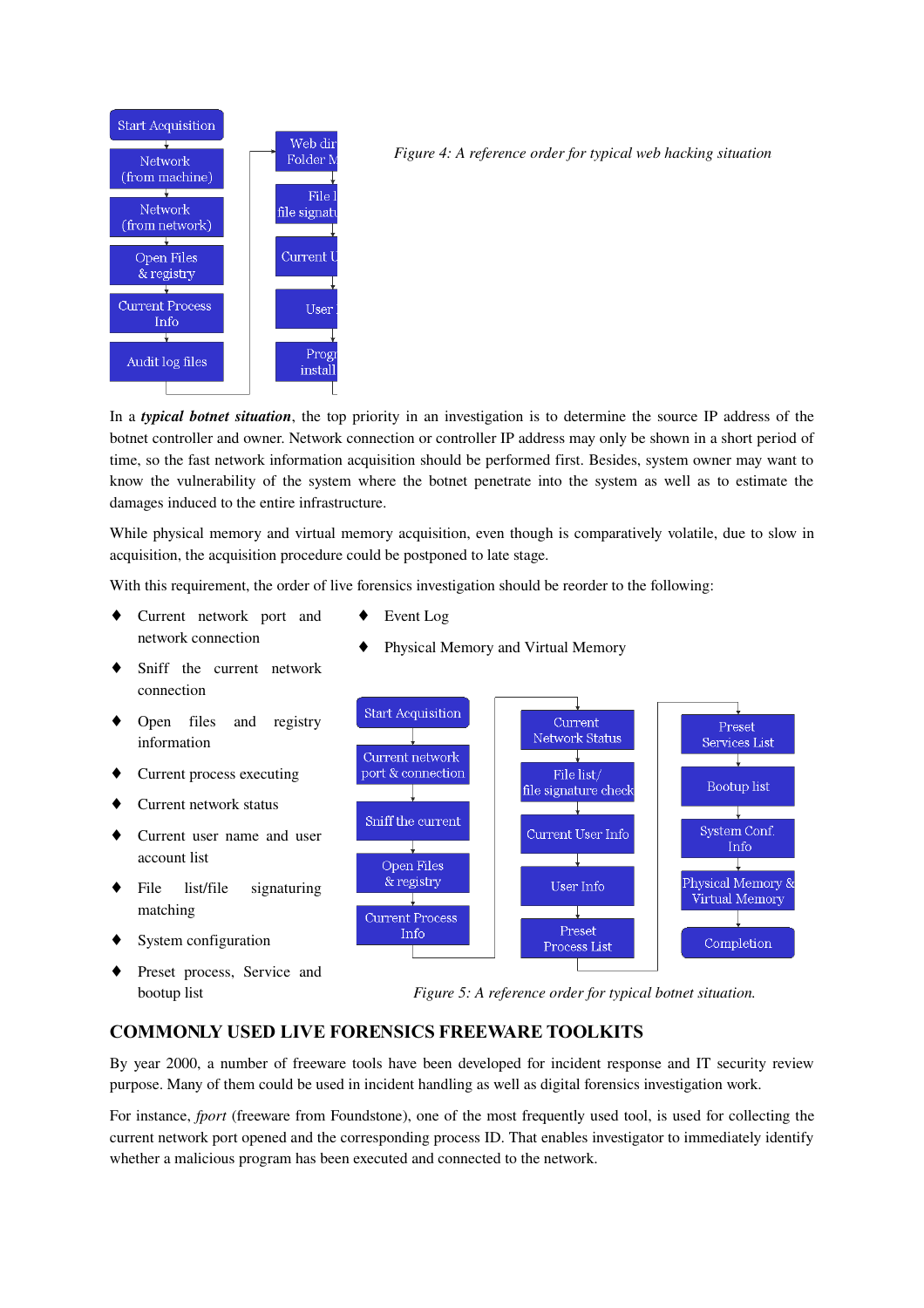Other useful IT security tools such as *listdlls* and *handle* (freeware from sysinternals) can also be applied for determining the dynamic linked library used by current process and identifying the opened files and registry used by current process have also been used in live forensics investigation process as well.

One drawbacks of using freeware tools was that user has to remember all the commands and parameters in order to execute them directly at the command prompt. Then investigators have to manually consolidate the raw text output to a case related report.

In order to make full use of the freeware tools, toolkits that execute them in order and along priority related to forensics principles would be required.



*Figure 6: Relationships between Toolkit and tool/program*

## **Incident Response Collection Report (IRCR)**

IRCR is known to be the very first toolkits that developed for collecting live forensics information from the computer. In early year 2000, John McLeod [\[\]](#page-12-0) originally wrote a script for collecting volatile information as well as performing incident response process in Perl. Without any ready-made, combined, all-in-one Windows Incident Response tools, John wrote the script for managing a selected list of incident response, security and forensics freeware tools.

After release of First Responders Evidence Disk (FRED) from Jesse Kornblum [\[\]](#page-12-1), McLeod redesigned the scripts and rebuilt them in batch scripts. In that way, the scripts could be modified by forensics examiner depending on the execution requirement.

IRCR is a batch script in Microsoft DOS and Windows platform. It depends on a set of selected freeware programs. Investigators have to collect and provide the directory and links to all the programs before the scripts could be executed properly. Based on the scripts, IRCR collected command history, network connection, opened ports, current processes, registry startup information and even event logs from the target system.

## **First Responders Evidence Disk (FRED)**

Shortly after McLeon developed IRCR, Jesse Kornblum wrote his First Responders Evidence Disk (FRED). Similar to IRCR, FRED is coded in batch scripts for managing a set of preselected freeware incident response and IT Security tools for collecting live and volatile forensics information.

Following the same school of thoughts on live forensics, FRED script initiates and executes the list of programs and stores the results to files with cryptographic checksum calculated after immediately after data collection. Investigator has to specify the location to store the output data. Investigator can also redirect the output to USB devices or remote network output directory depending on user specification.

Based on the selected 13 commands, FRED collected opened port number, current processes, current logged on users, network configuration, hidden streams, files in the C: and D: drives.

## **Windows Forensics Toolchest (WFT)**

In year 2003, Monty McDougal presented a more comprehensive and sophisticated scheme for collecting volatile system information from a live system. He developed his toolchest following the generally acceptable principle in digital forensics based on (1) Maintain forensics integrity; (2) Require minimal user interaction; (3) Gather all pertinent information for later analysis.

WFT is designed, coded and compiled as executable program. Users cannot change the programming code or revise the order of execution. However, similar to IRCR and FRED, WFT relies on pre-existing freeware incident response and IT security programs for data acquisition. Through the WFT configuration files, list of freeware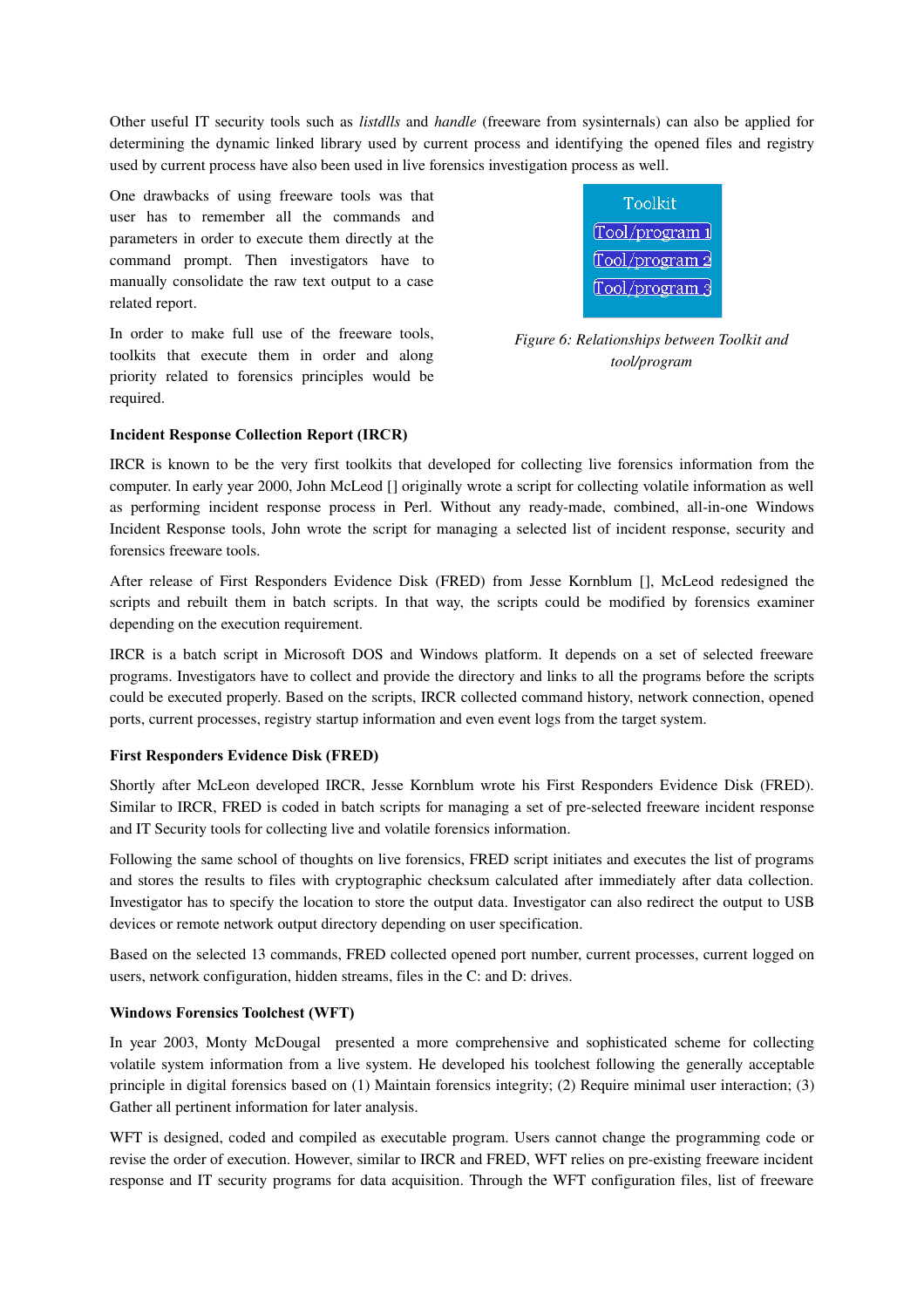tools cryptographic checksum and execution parameters, forensics investigation tools would be compared and analysed. Program with unmatched checksum would be highlighted.

In WFT, memory, file/directory timestamp, system information, port number, current process, user information, network configurations and all data collected in IRCR and FRED are also collected.

Not only including more incident handling and live forensics tools, WFT also includes a report generator for instant generation of HTML format report during the data acquisition process. The generated HTML output enables the investigator to navigator through the results in a user friendly way.

## **Modification of IRCR, FRED and WFT in Helix**

The three Live Forensics toolkits described above are powerful toolkits for digital forensics investigators. However, investigators have to download and bring along all the set of forensics programs to be used by the toolkits. Without those programs, the toolkit would not be able to acquire forensics information. Besides, the programs directory and versions of the Operating System specific programs have to be specified and included in a program repository before execution which imposed extra operation effort to investigators.

In order to reduce the operation effort and user interaction with the target machine during the live forensics investigation, Helix, a live forensics CD-ROM was created. FRED, IRCR and WFT are included in the Helix as standard forensics toolkits. List of freeware tools that the three scripts required have also been stored into the CD-ROM. The links and directory of the required programs were also built to ensure that the FRED, IRCR and WFT can execute the corresponding files without any extract programming or operation effort. Investigator can simply select the options in the GUI with minimal user interaction.

## **Computer Online Forensic Evidence Extractor (COFEE)**

In year 2006, inspired by WFT, Ricci Ieong started the development of Computer Online Forensic Evidence Extractor (COFEE) (Ieong 2006) COFEE uses batch script to manage a list of existing incident response tools and IT security tools volatile data forensics acquisition system similar to WFT, IRCR and FRED. But all the scripts, programs were stored on USB storage device before data acquisition.

Instead of requesting users to key in the output directory, COFEE automatically redirect the output to the inserted USB storage device. With the automatic OS version detection and storage assignment scheme, Operating System dependent program will be automatically selected after the version detection. Investigator only needs to insert the USB storage devices to the target machine and click one to two buttons in order to start the data acquisition process.

Another difference between COFEE with other live forensics toolkits is separation of the data acquisition procedures with the data examination procedures. In WFT, the report generation processes are executed immediately after the data acquisition process on the target machine. However, performing report generation on target machine may also alter the memory content in the target machine. As report generation does not necessarily be executed on target machine, therefore, only data acquisition programs, in COFEE, would be executed on target machines. All program selection, data examination and analysis processes would be performed on investigator machine.

Besides, more forensics programs are supported by COFEE such as screen capture and password capture tools.

## **EVALUATION CRITERIA OF LIVE DIGITAL FORENSICS TOOLKITS**

Without a unique procedure for Live Forensics Investigation, evaluation of live forensics investigation tools should be situation dependent. Based on each situation, the live forensics investigation tool should be evaluated against the digital forensics principle and the Live Forensics best practices.

A yet to be published paper [Ienog and Chau 2007], highlighted the use of FORZA framework [Ieong 2006] to outline the best practices in live forensics investigation.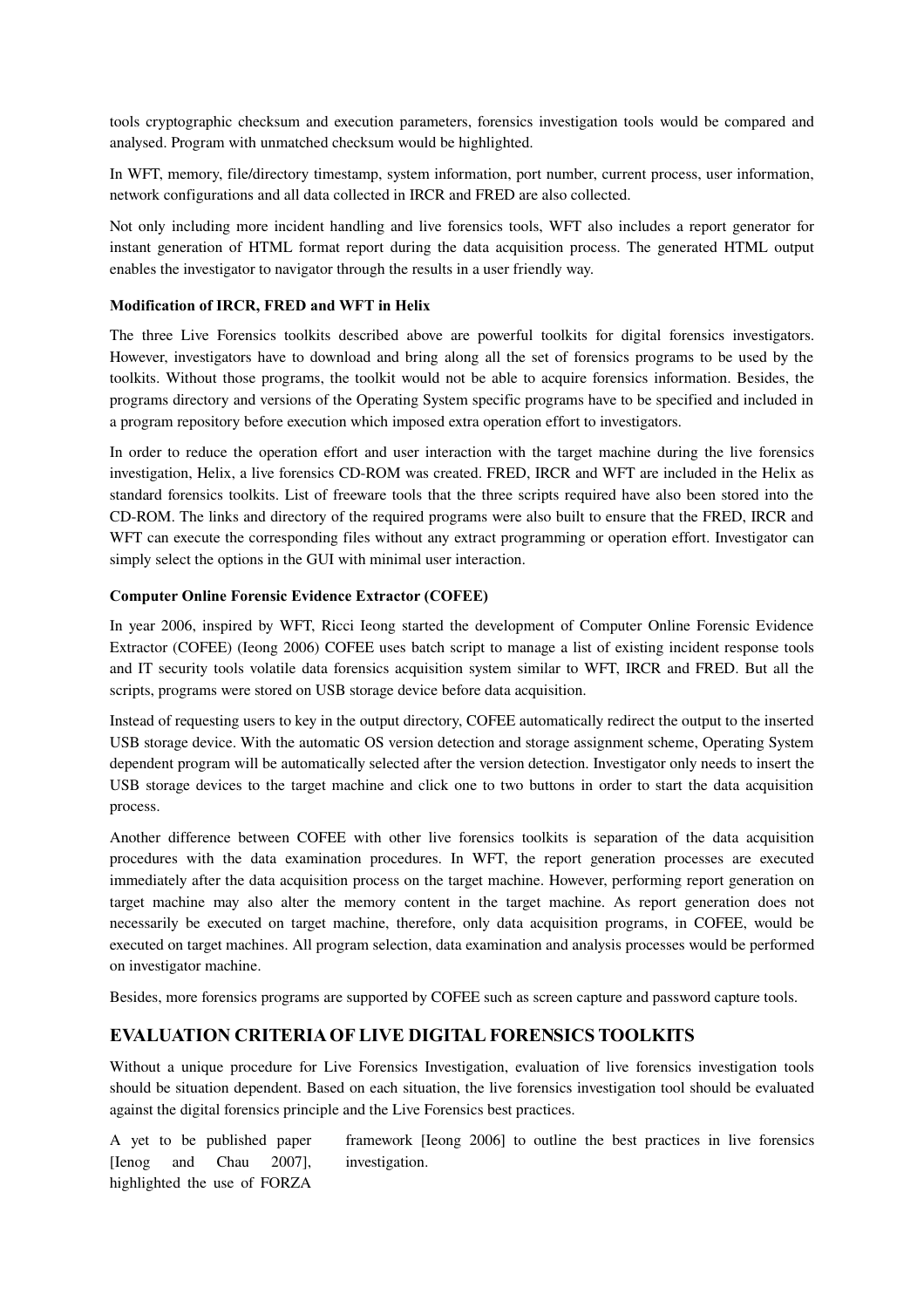Without any standard procedures for live forensics investigation, static evaluation criteria could not be applied to live digital forensics investigation. Instead, the project team derived the following set of evaluation criteria based on these best practices.

- Minimal user intervention should be imposed  $\mathbf{1}$ .
- All actions performed should be the necessary and least intrusive  $2.$ action
- Minimal modification of the static digital evidence should be 3. performed
- Data acquisition should follow the order of volatility and priority of<br>data collection 4.
- Any data which are not priority or volatile data should be collected<br>through traditional static digital evidence collection 5.
- Copy or extraction of data should be performed only when original<br>data and their timestamp is not affected 6.
- Trace of all actions performed in Live Forensics investigation should 7. be recorded
- 8. Interactions performed by investigator on target machines should be video captured
- All the extracted data and record of actions should be hashed<br>immediately after collection process and duplicated before analysis 9.
- All tools performed on target machines should be verified to be the 10. known good binary. Memory usage of these tools in digital evidence<br>collection procedure at suspect/target machines should be minimized.

*Figure 7: Highlight of Live Forensics Best Practices*

#### **Customizable and order of volatility**

Firstly, without any investigation requirement specified, data should be acquired according to the order of volatility. Because highly volatile data could be tampered or affected throughout the investigation, if it is collected after some execution, part of the collected data may be altered during the investigation process and the data would be less acceptable to court.

With case officer or chief investigator requirement, Live Forensics Investigation execution order could be modified according to the specified requirement. It may not be necessary that all the volatile information has to be collected during the volatile data collection. It should be relevant and necessary for the investigation.

## **Time required**

Similar to the previous requirement, only necessary data should be acquired. In some situation, live forensics investigation have to be performed within a short period of time, or some information has to be collected for investigator to make an urgent decision, then less relevant live forensics investigations may not have to be conducted.

## **Completeness**

The longer time spent on data acquisition, the more data the tools could collect. However, time required and the order of volatility of data would be affecting the possibility of collecting all data from the target machine. Thus in the evaluation process, only relative completeness could be evaluated.

## **Accuracy and integrity**

To ensure the data acquired is reliable and fair to both parties, data collected should be accurate with high integrity. Integrity verification of the live forensics data is different from traditional digital forensics investigation. In traditional digital forensics investigation, cryptographic checksum can be generated on collected data or hard disk any time when required. However, in live forensics investigation, the original state and data of the live environment would be destroyed after system shutdown. So data acquired during live forensics acquisition can only be verified against collected information instead of original data. Accuracy of the tools for collecting information becomes the important evaluation element.

## **Redundancy**

In order to ensure that collected data can be provided to other parties for evaluation and counter-checking process, sets of live captured data should be preserved and duplicated before any data analysis and examination.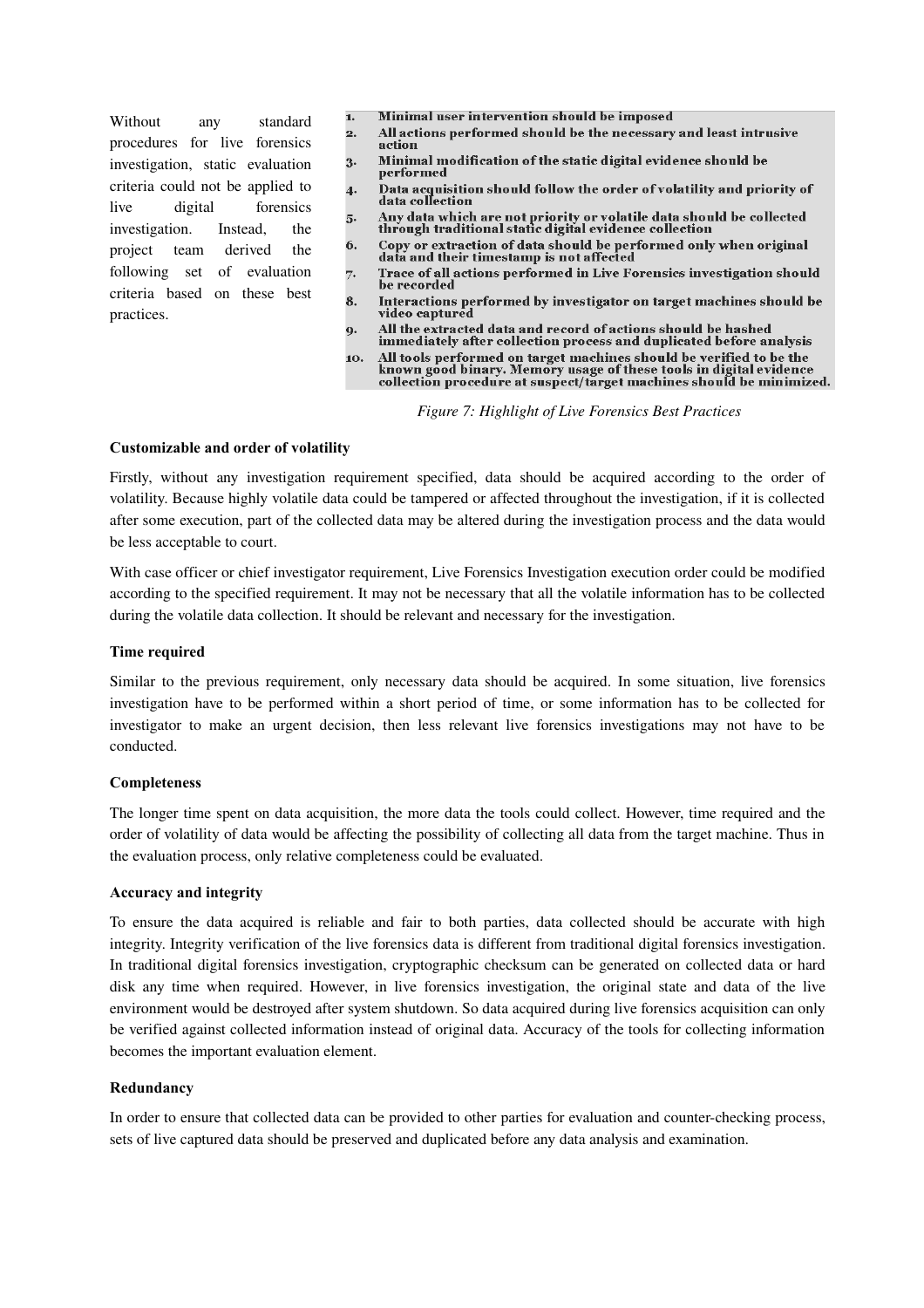## **Preservation of memory**

Both execution of live forensics investigation program and storage of data acquired before transferring to external data storage would be affecting or even tampering the memory of the target machine. Therefore the best live forensics tools should have least tamper to the memory.

## **Preservation of network status**

As most of the live forensics data is related to network status and connection information, the live forensics tools should be measured against affect on network and changes induced to the network status.

## **Ease of use and review**

After taking care of the functions and features of live forensics investigation, the live forensics investigation tools should be easy to use. Fewer the options to be chosen and fewer the input required, the lower the error induced in live forensics investigation. Therefore, live forensics investigation tools should have less user interaction at the target machine.

## **Record of actions**

Finally, all the actions performed have to be recorded even in automatic investigation process. Program activities details, time, and parameters of the actions performed during the data acquisition process would be affecting the acceptability of the actions performed.

# **TESTING RESULTS AND ISSUES IN LIVE FORENSICS TOOLKITS**

In this test, the project team performed live forensics data acquisition tests using the four selected toolkits on both desktop computer and notebook computer. The project team mainly focused on the time required, execution error, and results collected. Afterwards, scripts, generated logs and the memory status were evaluated before and after the program execution.

Using the evaluation framework proposed before, the project team concluded the findings in the following subsections. Overall ratings of the tools were summarized in the following table (shown in [Table 1\)](#page-11-0).

## **Order of execution**

Test Method

Review of the execution methods, programs execution order and test results of each toolkit.

Test Results

Based on the listed live forensics investigation flow, it was observed that the four live forensics investigation toolboxes were not completely organized in the order of volatility. Most of their order of execution was arranged in the order of functionality. For instance, in WFT, even though memory has been extracted first, some less volatile data acquisition functions were executed before some more volatile data acquisition functions. More volatile (e.g. opened network ports information) was being collected after less volatile (e.g. services and drivers information).

## **Customizable**

Test Method

Review of the execution methods, programs execution order, testing scripts and test results of each toolkit.

## Test Results

Regarding to the current order of execution for tested tools, the four toolboxes were not especially tuned for particular investigation requirement. For FRED, IRCR and COFEE, as the execution scripts were coded using batch scripts, the order of execution can be rearranged by modifying the code. But WFT is written in executable program, so users cannot change the order of execution directly.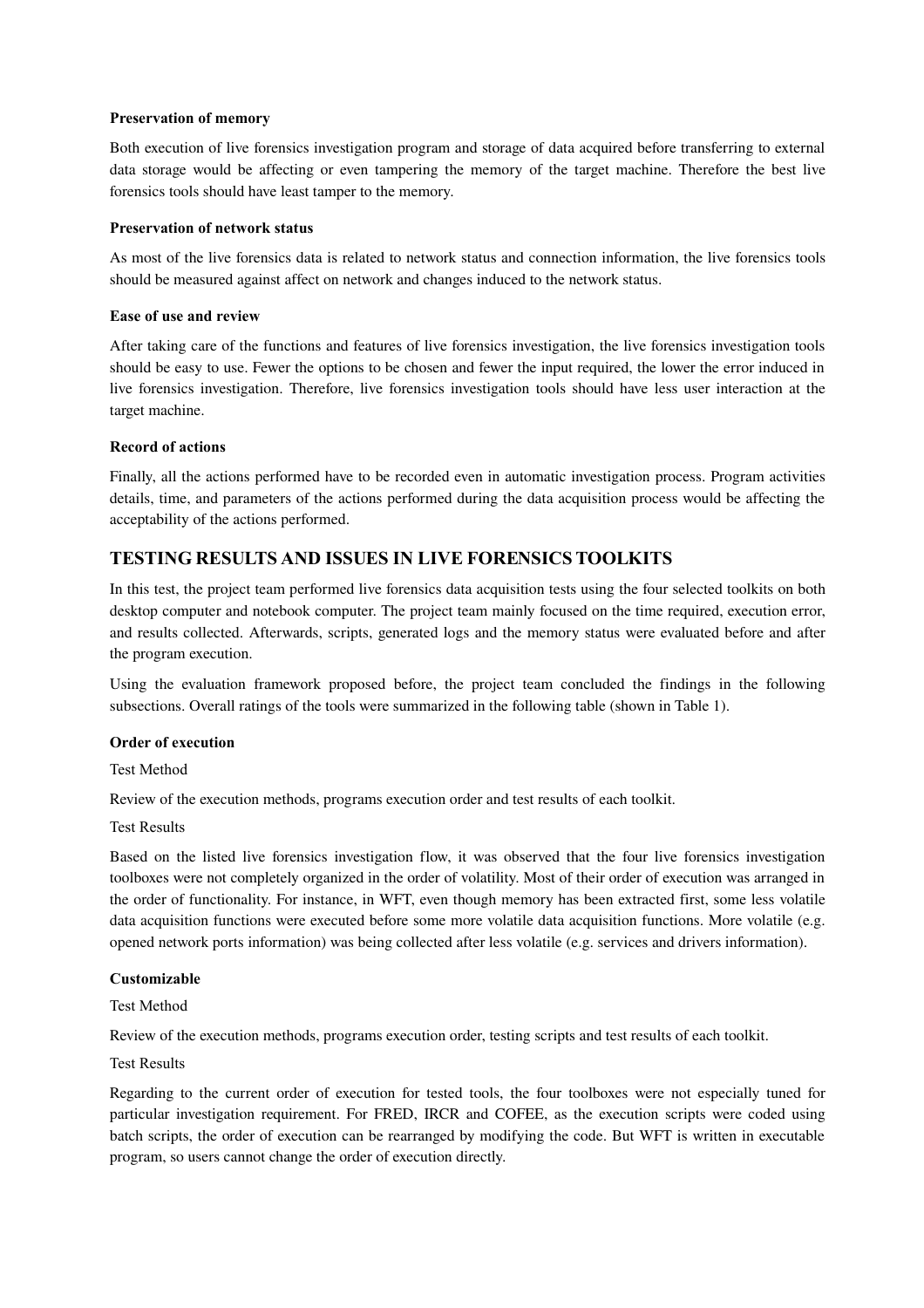Besides, the order of scripts in COFEE was listed in a plain text file. Therefore, users can rearrange the program execution order without knowing batch script programming.

#### **Time required**

Test Method

Review of the program execution time and test results of each toolkit.

#### Test Results

Among all the data acquisition process, most toolkits could be completed in a short period of time. Usually, the slowest data acquisition steps are the memory acquisition process and the drive & directory browsing process. Without those two processes, data acquisition could be completed within 10 minutes.

FRED only required less than one minute for the complete data acquisition process. IRCR required around 3 – 5 minutes for execution which included checking of the hidden streams in the directory. While WFT and COFEE both collected system configuration, and memory, it took around 15 – 30 minutes to completely acquire the information on a P4 1.66GHz machine with 1.25G RAM.

However, during the test, it was observed that transfer rate of the output storage greatly affected the time required in the acquisition process. This observation will be discussed in later section of this paper.

#### **Completeness**

#### Test Method

Comparison of the program execution order, test results against execution order of live digital forensics flow.

#### Test Results

Among the four tested toolkits, it was observed that FRED, IRCR did not acquire all necessary data for the 3 situations listed in previous section. IRCR did not extract the physical memory, current opened files and resources opened by existing process. FRED did not collect physical memory and system configurations.

## **Accuracy, Integrity and Redundancy**

#### Test Method

Extraction and review of the cryptographic checksum execution procedures from the test results and execution log records.

#### Test Results

All toolkits have included the cryptographic checksum execution throughout the execution of process. In FRED and IRCR, md5 checksum were generated after completion of the tools execution. COFEE generated sha1 and md5 checksum immediately after each raw text result generation.

WFT not only generated md5 checksum immediately after each raw text result generation, but also verified the checksum of all programs before each program execution. That helps in ensuring the chain of evidence.

In live forensics investigation, redundancy of data cannot be preserved and repeated. However, as the captured data is in raw data format, investigators can work on the duplicated copy of the raw data instead of directly manipulating the original data.

#### **Preservation of memory**

## Test Method

Review of the memory, file access and list of dlls being used before and after the execution of the toolkits based on three sets of consecutive test results performed.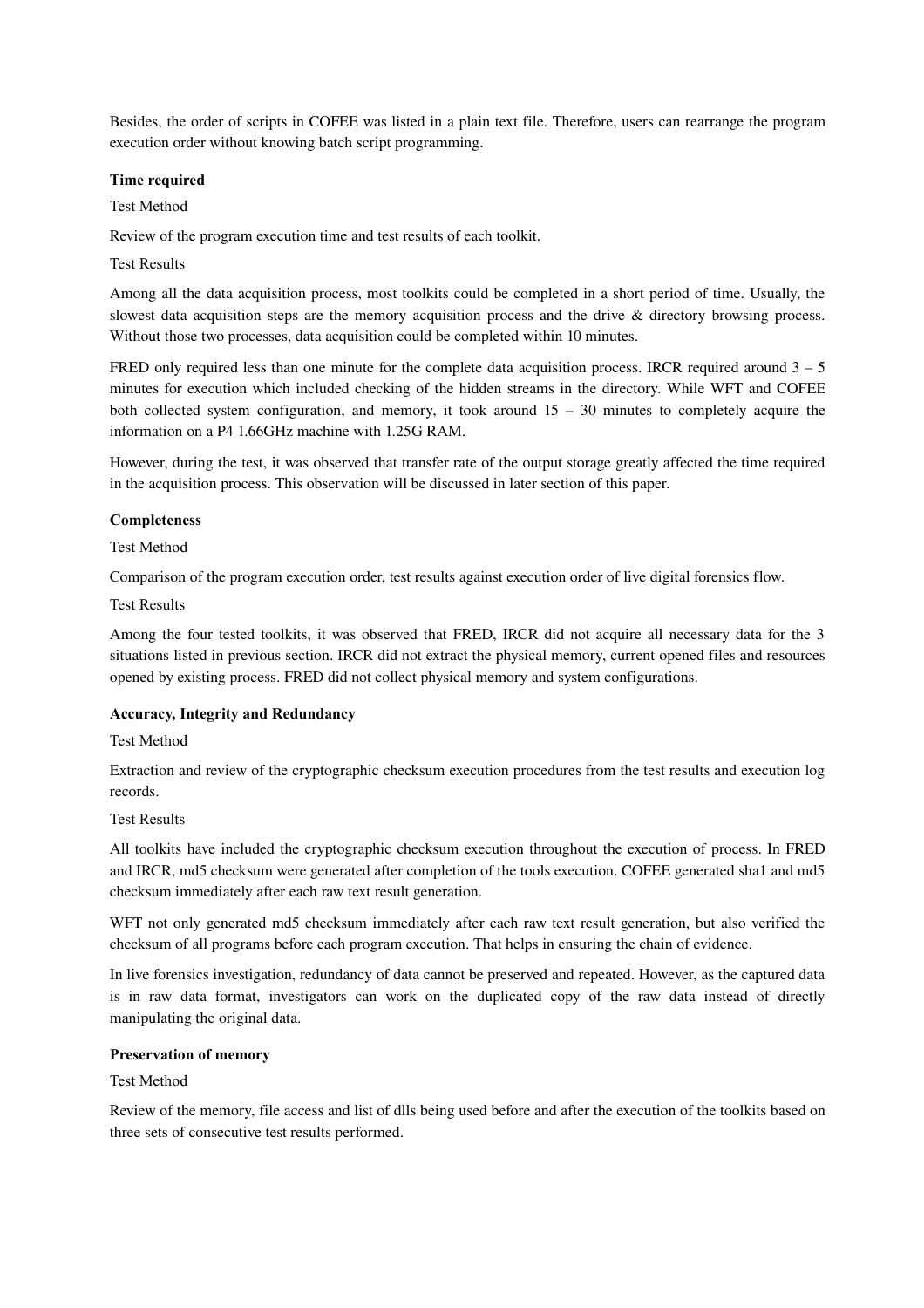## Test Results

Based on the collected results, no trend in memory usage increment or decrement was identified. It also confirmed that no trace of memory has been occupied and left behind by the executed freeware programs. However, as thorough memory analysis of each freeware program has not been conducted, further memory analysis should be conducted on individual freeware programs in order to certify these testing results.

#### **Preservation of network status**

#### Test Method

Review of the network connections, network status using netstat and fport before and after the execution of the toolkits.

Test Results

Based on the collected results, network status of the target machine were not affected or modified in standalone testing mode.

However, if the output were re-directed to a remote network connection, then the network connection and status would be affected. In order words, in Helix, when output of FRED or IRCR was being redirected through netcat to neighboring network address, new network connections were found.

#### **Ease of use and review**

#### Test Method

Review of the user interface, command execution scheme of the toolkits.

Test Results

FRED, IRCR and WFT were command line only tools. Execution parameters, tools directory and output directory were specified manually by the user. With Helix Live CD, toolkits were modified. Thus, FRED and WFT were executed after specifying the output directory in the Helix GUI. Whereas users were requested to specify the output IP address for redirecting IRCR output results to.

COFEE was written as command line toolkits, but it could be executed in GUI mode or in command line mode. For GUI mode operations, users were requested to click the start button, then tools executed in the pre-defined order.

Results from IRCR and FRED were displayed in plain text format while COFEE and WFT were kept in both plain text and HTML format.

## **Record of actions**

Test Method

Review of the action log records and testing results of the toolkits.

Test Results

FRED and IRCR collected all the results in one single file with timestamp on the command executed. COFEE and WFT kept separate execution logs during the operations. Therefore, all schemes preserved the record of actions performed in the live investigation.

| $(H/M/L)^1$         | <b>FRED</b> | <b>IRCR</b> | <b>WFT</b> | <b>COFEE</b> |
|---------------------|-------------|-------------|------------|--------------|
| Order of volatility | Low         | Low         | Low        | Low          |
| Customizable        | Medium      | Medium      | Low        | High         |
| Time required       | High        | High        | Medium     | Medium       |

<span id="page-10-0"></span><sup>1</sup> The best result is ranked as high, the worst result is ranked as low.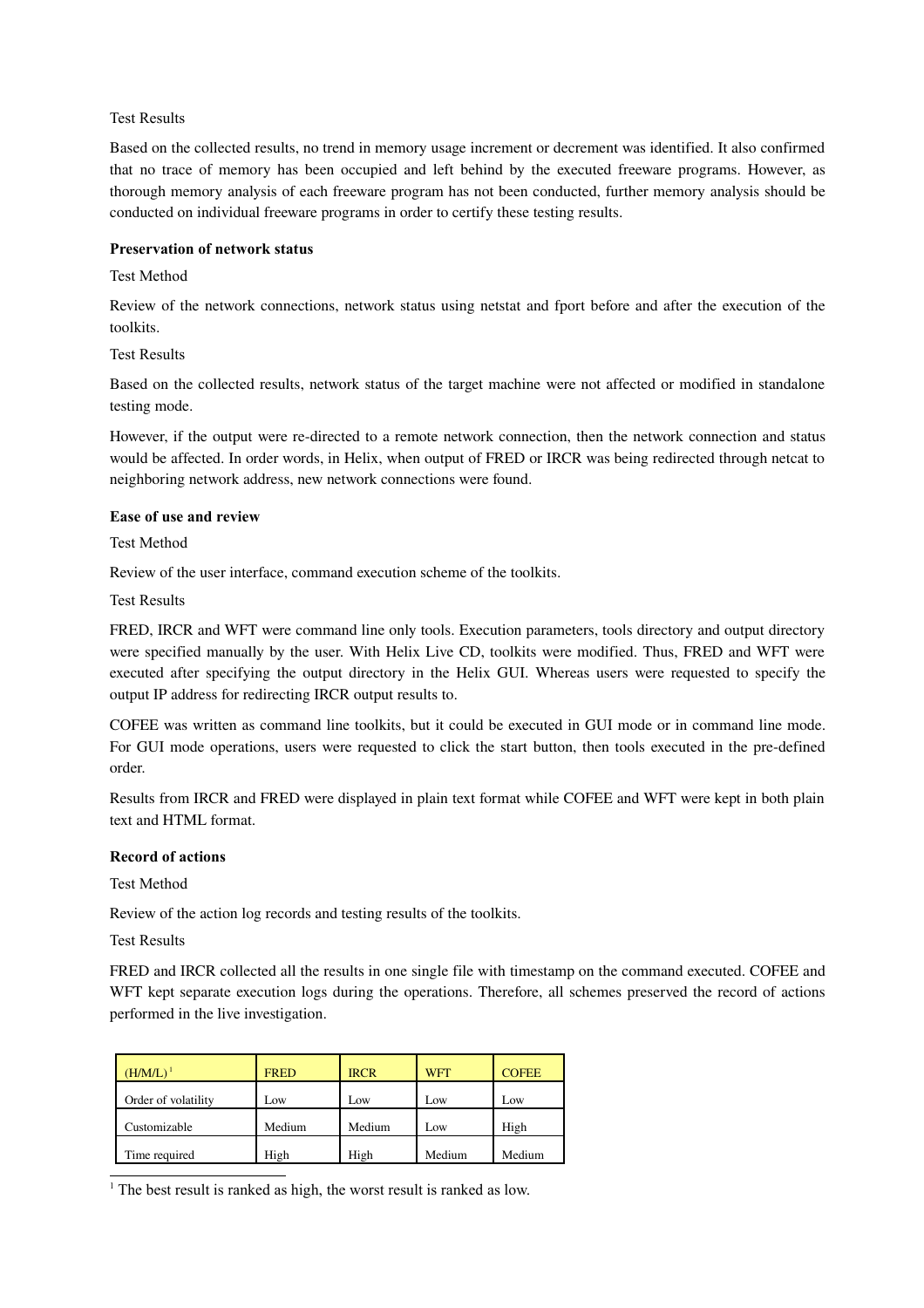| Completeness                      | Low    | Medium | High   | High   |
|-----------------------------------|--------|--------|--------|--------|
| Accuracy and integrity            | Medium | Medium | High   | Medium |
| Redundancy                        | Medium | Medium | Medium | Medium |
| Preservation of memory            | High   | Medium | Low    | Medium |
| Preservation of network<br>status | Medium | Medium | Medium | Medium |
| Ease of use and review            | Low    | Low    | High   | High   |
| Record of actions                 | Medium | Medium | Medium | Medium |

<span id="page-11-0"></span>**Table 1: Summary of Live Forensics Toolkits comparison results**

# **OTHER SIDE ISSUES IDENTIFIED**

In addition to the main track testing, the project team observed three additional side issues. They could be formulated as some operation tips in live forensics operations.

## **Hash/checksum and last access time**

During the tests, it was observed that the cryptographic hashing functions, md5sum.exe, fciv.exe (Microsoft), sha1.exe modified the last access time of the file being hash. Only the md5.exe hashing function preserved the timestamp of the file through the input redirect functions in the Windows platform.

In other words, generation of cryptographic checksum may affect the last access time of the target file. Therefore, cryptographic checksum should only be performed on files where timestamps are not a critical to the investigation.

## **USB Storage Speed**

In all test cases, it was observed that the time required in data acquisition not only depends on the CPU speed of the machine, memory of the machine, but also depends on the USB storage transfer speed. USB storage transfer speed is affected by USB version transfer speed, storage memory buffer and the storage devices write speed. Based on the speed tests performed, it was found that USB 2.0 transfer data almost 40 times faster than USB 1.1. If the target computer is using USB 1.1, the entire operation would be slow down by as much as 40 times.

Under USB 2.0, hard disk was found to be the fastest storage solution. The read and write speed are around 1 to 1.5 times than remote network drive. With faster rpm rate of the hard disk and more memory, the USB storage device can acquire data faster.

In USB 2.0 hard disk, the read and write speed were almost the same, but in USB 2.0 thumb drive, the read rate was almost 2 to 3 times faster than the write rate of the device.

|            | USB 2.0 Thumb Drive | USB 2.0 Hard disk         | Remote Network drive (100M Ethernet) |
|------------|---------------------|---------------------------|--------------------------------------|
| Read time  | $12 - 17$ MB/s      | $10 - 12$ MB/s (4200 rpm) | $10 - 12.5MB/s$                      |
|            |                     | $20 - 28$ MB/s (5400 rpm) |                                      |
| Write time | $6 - 10$ MB/s       | $6 - 11$ MB/s (4200 rpm)  | $4 - 12.5MB/s$                       |
|            |                     | $20 - 22$ MB/s (5400 rpm) |                                      |

## **Table 2: Table of USB 2.0 and network devices speed tests.**

Although USB 2.0 hard disk storage is found to be faster than remote network drive, it is highly affected by the CPU utilization of the target machine. It was found that the USB write speed would be reduced if the CPU is utilization rate increases.